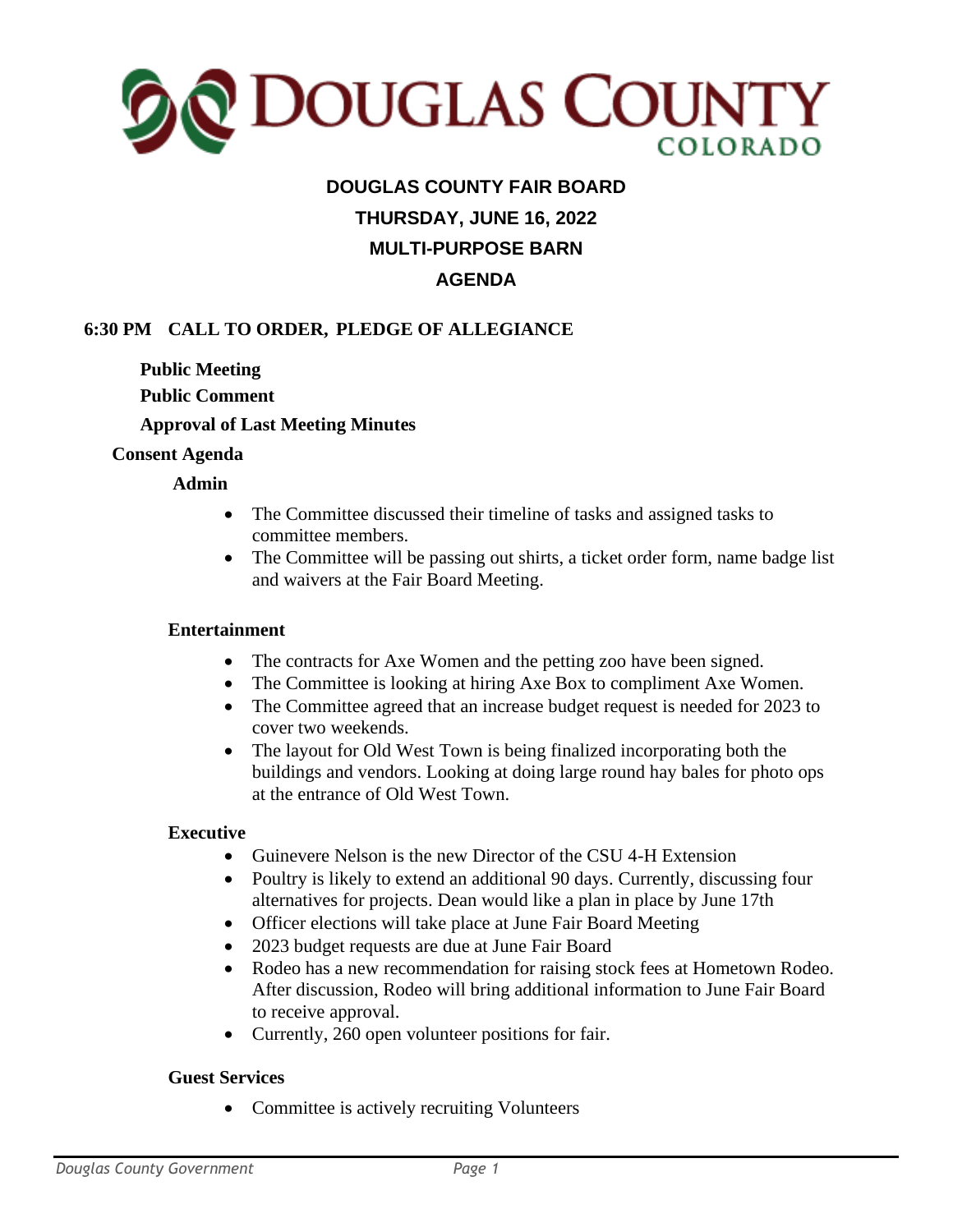- Additional Farmers market date added on June 26
- Volunteer Orientations start July 16<sup>th</sup>

#### **Livestock Sale**

• Fair Entry Mock Sale on July 13th

#### **Marketing**

- The Committee reviewed current and outstanding sponsorships. Moore Lumber will be sponsoring the last open chute sign.
- The Souvenir Program is going well and is with the graphic designer currently.
- The Committee is promoting all aspects of Fair at several Rotary Club meetings and has received a great reception.
- City Lifestyle Magazine has approached the Marketing Committee about doing a potential sponsorship for 2023. They are looking to do a content piece on the Farm to Table event in an issue after Fair.

#### **Rodeo**

- The Rodeo Committee will be submitting 2 budget requests: one for maintaining the large Rodeo and other for the anticipated inflation.
- Even with assistance from the Foundation, Rodeo Committee believes a stock fee increase is necessary due to higher freight charges and inflation. The new recommendation to be taken to Executive/ Fair Board will be to increase cattle stock charge from \$29 to \$35, goat from \$8 to \$15 and non-animal from \$4 to \$5. Additionally, Mutton Bustin' fee to increase from \$20 to \$25.
- Blazing Saddles drill team will replace Sweethearts for Rodeo (who is taking the year off) at the Hometown Rodeo.
- A flyer for the PRCA Camp is ready. A link for registration should go live June 15th

#### **Show Management**

- The Committee discussed Event Planning Worksheets for each Show.
- The Show Management Chairs are working diligently to monitor the Highly Pathogenic Avian Influenza and are planning alternative in case poultry are not allowed on grounds for Fair
- Fair Entries went live on June 1 and will close on June 15 with no later entries being accepted.

## **Treasurer's Report Reports from other groups Regular Agenda**